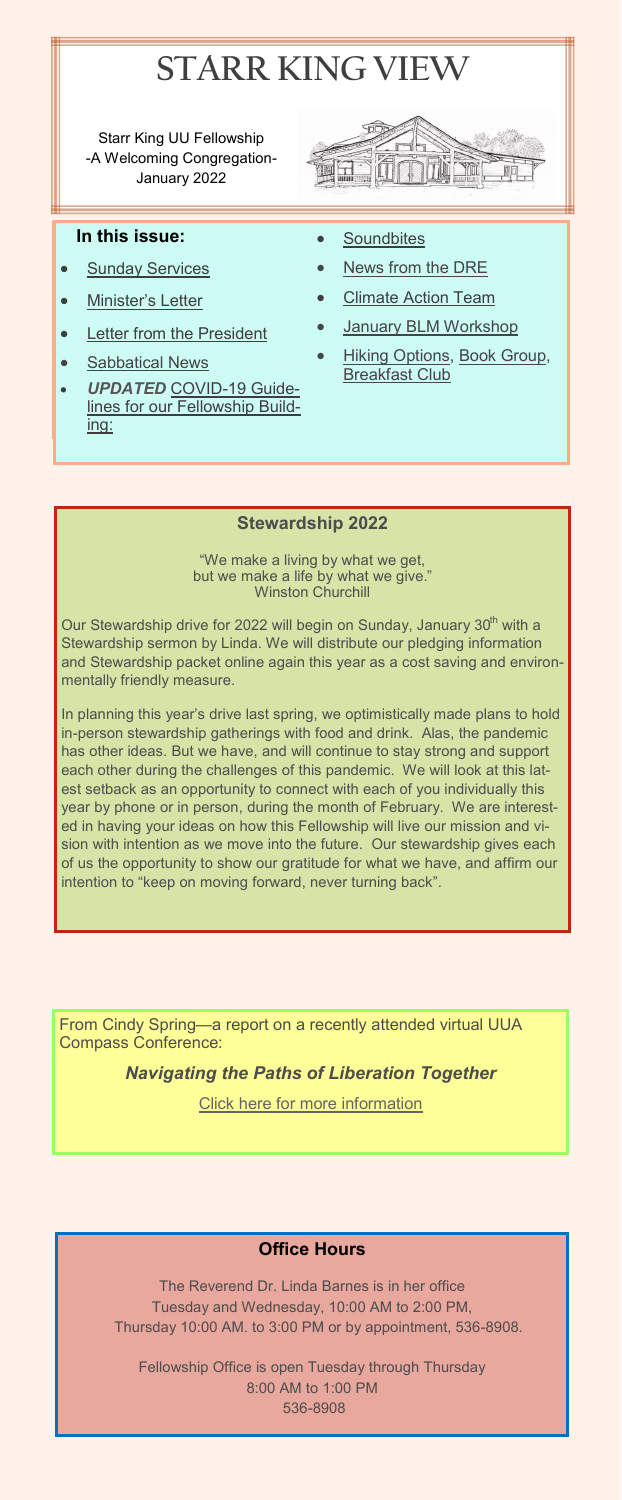### **Minister's Newsletter January 2022**

*Intention leads to behaviors, leads to habits, leads to personality development which leads to destiny.* ~ Jack Kornfield

If intention leads to behavior, then that is the place where we might begin make the best of our lives, to strengthen our community, and to live better in place respecting the earth and all her inhabitants. Our theme for the month of January is to *Live with Intention.* I admit it took me a while to put my head around this topic. I wondered, like the chicken and the egg question - which comes first, intention or habits or personality? Do intentions precede all else? After some thought, I'm going to say yes. Yes, with this caveat, we have some control of our intentions. When we pause and consider what we value, what are our habits, what holds meaning, and how it is we wish to live our lives; then we have the ability to be directive with our intentions. In doing this we can better form our habits, our personality, and ultimately to some degree, our destiny. Lofty stuff, I know.

<span id="page-1-0"></span>Welcome to this new year where we all get to reshape, recommit, or reconsider our intentions. It is a relief to imagine that we can change our minds. This is true for communities too. It seems like these last couple of years have changed us, offered us insight into what it means when we can't be together physically but are together remotely and now both, on Sunday mornings. Just how resilient or creative can we be? Apparently, more than we imagined. For me, it's been a lot about saying *yes* to things I'm not comfortable doing (like singing into a microphone or preaching to a camera). Remarkably, we survive and even grow. That is what I want for myself and our Fellowship community in the coming year. To do more than survive, to grow in the understanding of who we are and why we matter. Because there is nothing like us, no place else in our community that seeks to be so very open to the world in the name of justice and in the service to the human spirit. Lofty stuff, I know.

So, with all this lofty stuff, I want to thank you for being part of this community. Whether you're engaged just a little or a whole lot, you are part of our collective destiny and I'm so glad to be in this strange and wonderful life with you. Thank you to all those who continue to make our Sunday mornings possible by working the camera, managing the Zoom meeting, serving as a worship associate, helping with music, and so much more. The details of making this possible continue to astound me. I am grateful.

There is much going on at our Fellowship, I invite you to direct your intention to being engaged in the ways that work for you, be it the book club, Soul Matters groups, the hiking group, Sunday mornings, teaching religious education, or even making coffee. Engaging, even in the smallest acts, shape our collective destiny, and remind us that in these strange and remarkable times, we are not alone.

In faith and love, Rev. Linda

**[Back to Home Page](#page-0-0)** 

### Sabbatical News

Reverend Linda Barnes will be taking a sabbatical mid-February through mid-May and most details are done! Timelines and protocols are being finalized, all Sundays are "filled", (i.e. speakers are confirmed for all Sundays during the sabbatical).

Connie Maatta and Bill Trought will be contacts for pastoral care concerns; Joe Kelaghan will be contact for concerns/challenges with worship; Stephanie Halter will be contact for families/religious education questions and concerns, and Jane Clay will check in routinely with each staff member. Any other questions/concerns, please contact Jane Clay.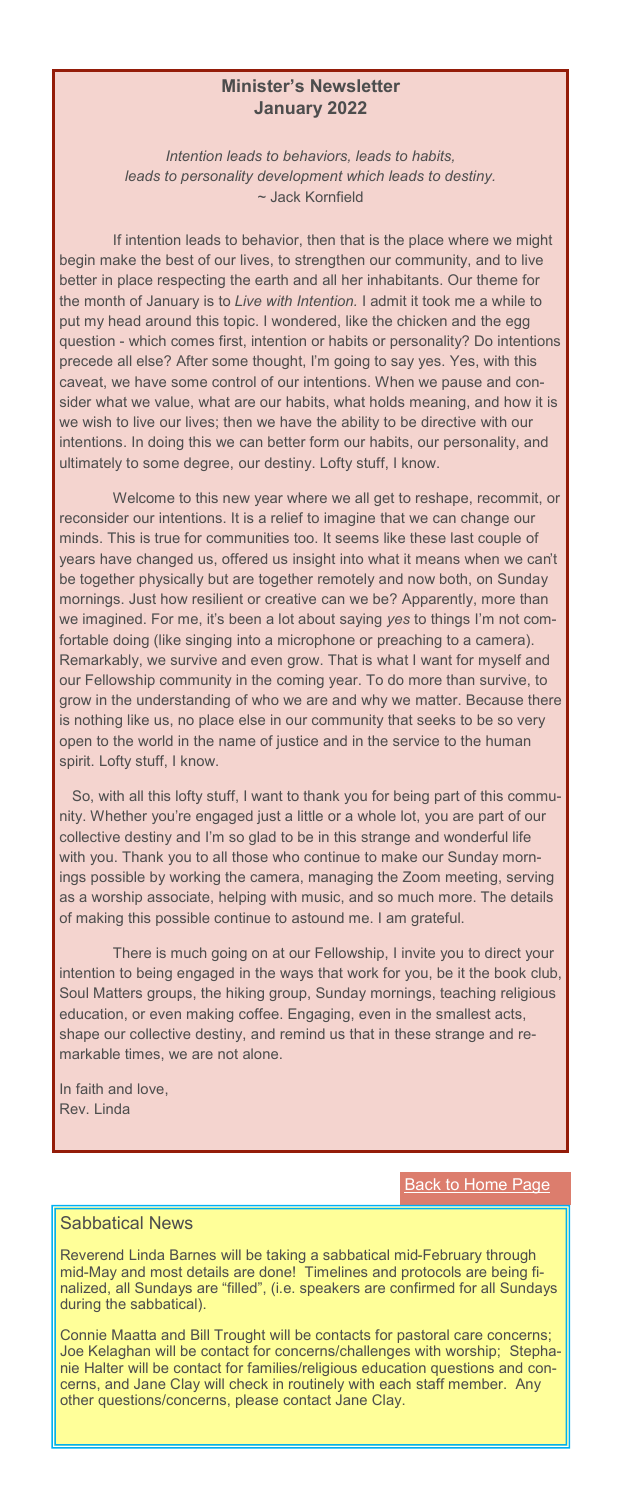# **Sunday Services - January 2022**

### Live STREEM via ZOOM https://zoom.us/j/567620881

**January 2 Harnessing the Potential of Intention** *and* **Attention Rev. Linda Barnes**

For this Sunday service we'll open the new year by exploring what it might mean to live our lives with both intention and attention. Understanding the difference can give us insight into how we might move more easily into being the people we long to be.

#### **January 9 What are Your Intentions? What is Their Impact? Suzan Gannett**

Our intentions do not always have the impact that we would imagine they would or should have. We will look at both personal and congregational intentions and their impact. How do we judge if our actions are meeting our intent?

#### **January 16 Soul Tending and Spiritual Practice Rev. Linda Barnes**

Join us for a look at the practice of *soul tending*, of engaging in spiritual practice with the intention of self-care. When we care for ourselves we are able, in turn, to care for all else.

### **January 23 Belong Again**

### **Rev. Linda Barnes**

We humans are curious creatures. We are a species that tinkers and resolves to change the world to better serve ourselves. So much so, that we now live in a world largely of our own making. This leaves us lonely for wildness and heartbroken at the downfall of the living world that brought about our being. To unmake the world we've made, we must learn again to belong to it.

### <span id="page-2-0"></span>**January 30 Keep on Moving Forward**

#### **Rev. Linda Barnes**

In her song, *Keep on Moving Forward*, Pat Humphries reminds us that to make the world we want we've got to keep moving forward, forward together. That is what we do as a Fellowship. On this Sunday morning we'll explore just how we support one another, the Fellowship, and the wider world with integrity and love.

**[Back to Home Page](#page-0-0)** 

### **Do You Wish You Could See a Service You Missed?**

Did you know that most Sunday Services are recorded and posted to Vimeo - a cloud-based video platform similar to YouTube?

You can view any past service by navigating to our home page [www.starrkingfellowship.org](http://www.starrkingfellowship.org) and scrolling down to the section called "Sundays at Starr King."

You can see the most recent Sunday or any past services.

### **Online Member/Friend Directory**

Need to reach your Starr King Friends? All members and active friends have access to our online directory. The link is on the Member menu item of the [starrkingfellowship.org](https://www.starrkingfellowship.org/member-links) web page or you can simply go to the url [skuuf.simplechurchcrm.com.](http://skuuf.simplechurchcrm.com) Your username is your first name and last name separated with a period such as mickey.mouse. If you have never logged in before, simply click on Forgot Password and one will be emailed to you. If you like using your mobile device, you can download the app for Simple Church. To setup, type in the domain name "skuuf".

Here's what you can do there:

•Change your contact information

•Find contact information of SKUUF members

•See what groups you belong to (e.g. Soul Matters, Smooth Sundays) Questions? Contact [kmkelsey@gmail.com.](mailto:kmkelsey@gmail.com)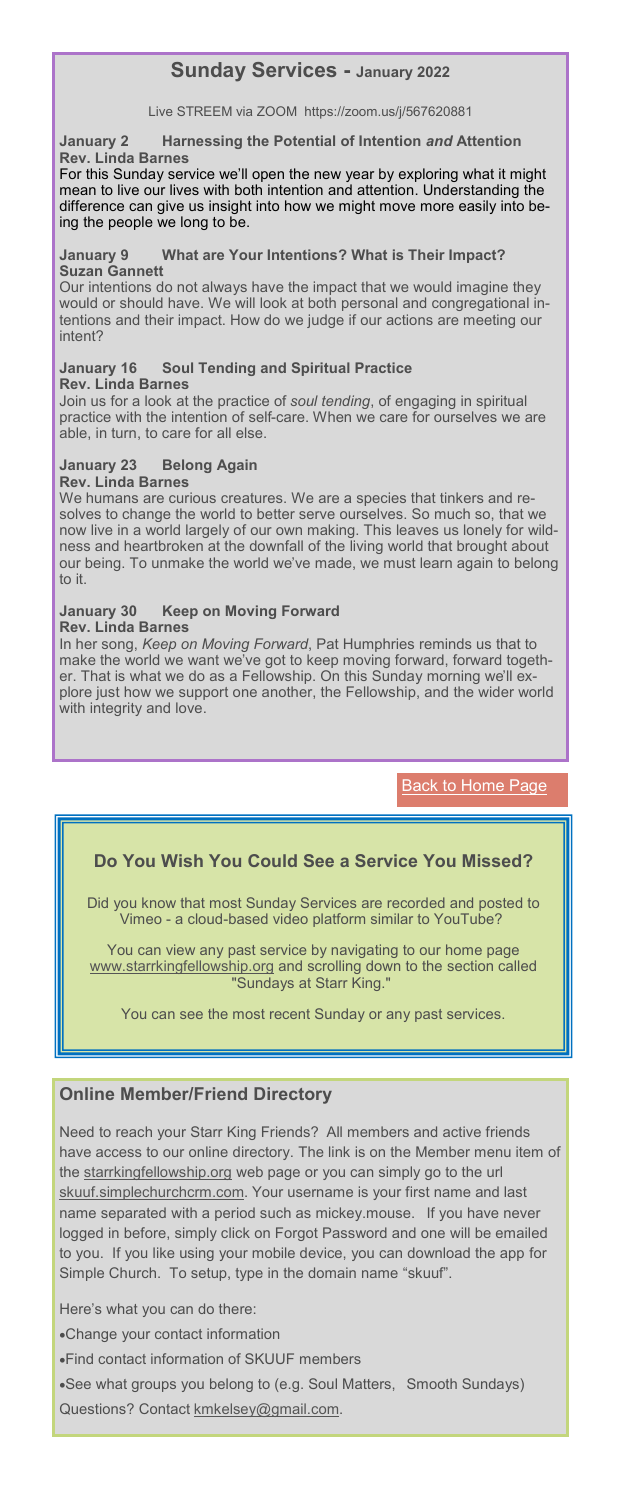### **Guidelines for worship services and meetings for children and youth during the COVID-19 Pandemic: January 2022**

Thank you for respecting the guidelines below which are based on the currently available scientific information and updated UUA guidelines. They take risk into account, while maximizing our opportunities to gather in person and to both include and protect our children and youth.

**Time to update your vaccination!** If you were vaccinated more than six months ago with either the Moderna or Pfizer vaccine, or received the Johnson and Johnson vaccine, it is **essential** to get a booster as soon as possible. Also, children over 5 should now be vaccinated.

**Given the presence of the Omicron variant and the high COVID case numbers in New Hampshire, everyone is encouraged to assess their risk tolerance and participate via Zoom if attending in-person is not a good option.**

We need to protect each other as much as possible in order to continue to enjoy meeting in person for those who chose that over Zoom attendance.

#### **Guidelines**:

- **Please join us in person if you are vaccinated and willing to wear a well- fitting mask.** This is to protect all of us, but most particularly, to protect our children under 5 who do not yet have access to the vaccine by reducing risk for them and for their parents.
- If you are not vaccinated or vaccinated and not comfortable wearing a mask, or just not comfortable with in-person gatherings at this time, please join us remotely. We will continue using Zoom so those who cannot join us in person can participate in our services.
- <span id="page-3-0"></span>Physical distancing will be in place. Of course, couples and families can sit together.
- Limited singing is possible, while all in the congregation are still masked. Performers will be distanced from the congregation, especially if masked are briefly removed to play an instrument or sing.
- Our children will meet downstairs, wearing masks and observing distancing guidelines, in a room with an air purifier, once it is too cold to gather outdoors.
- Our youth group members who are vaccinated will meet in the Sanctuary, distanced and masked.
- All adults who work with children and youth must be vaccinated and wear masks.
- No coffee hour (sigh) until further notice. While the weather permits, we can socialize outdoors after the service. The UUA recommends masks even outdoors, and we agree.
- Expect that anyone speaking from the pulpit or the piano will remove their mask while speaking.

Please refer to our website at starrkingfellowship.org for building use guidelines for committees and groups.

Starr King Ad Hoc Committee on Safety during the Pandemic: Reverend Linda Barnes, Mary Crowell, Joe Kelaghan, Susan Scrimshaw and Susan **Skinner** 

[Back to Home Page](#page-0-0)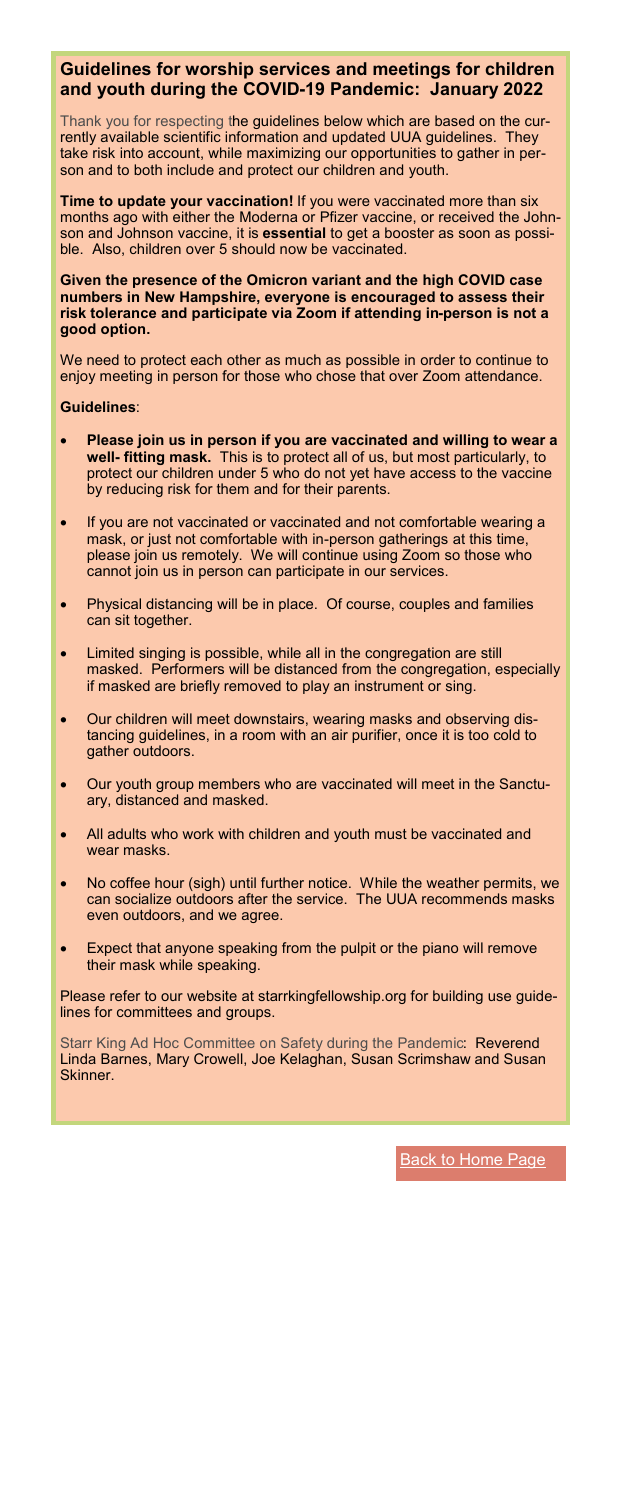### **President's letter**

As we head into 2022 much feels the same as 2021: Still concerns with the pandemic, staying healthy and keeping our friends and family safe all the while continuing with our everyday activities! May our continued health be a priority in the coming months.

We continue to have attendance on Sundays of over 60 be it online or in person. I think many are finding on these cold winter mornings staying home is a wonderful alternative. Thank you to our staff and tech team who work to make this possible. May we continue to enjoy our services however we choose.

There are still many opportunities to participate in the goings on at Starr King, there are openings in the third Wednesday evening Soul Matters group, via Zoom or you can participate in the second Tuesday Book group. You can bring flowers on Sunday or help with coffee or Religious Education. May you get involved in whatever way you wish.

Wishing you a happy and healthy 2022-whatever it may bring.

<span id="page-4-0"></span>Mary Crowell



### [Back to Home Page](#page-0-0)



# **Sunday collections from the Starr King website.**

The **[Donate Here](https://www.starrkingfellowship.org/donations)** button on the website is found at the top right of the **[Starr](https://www.starrkingfellowship.org)  [King UU Fellowship page](https://www.starrkingfellowship.org)**. It is very simple to use, and only requires you to register the first time you use the online donate form. After your registration is submitted, you will receive a welcome email from Simple Church Giving, which also includes a link to our donation page. You are also able to donate directly from the Simple Church app that many of you have on your smart phones.

The donation page form allows you to select the amount you wish to deposit into our virtual collection bowl, and to designate if you would like it to be a recurring donation, or not.

The funds you designate can be drawn from your bank account, or from a credit card account. Either way, *please consider helping to cover the cost of processing electronic donations by clicking on the "Convenience Fee" box when submitting your donation.*

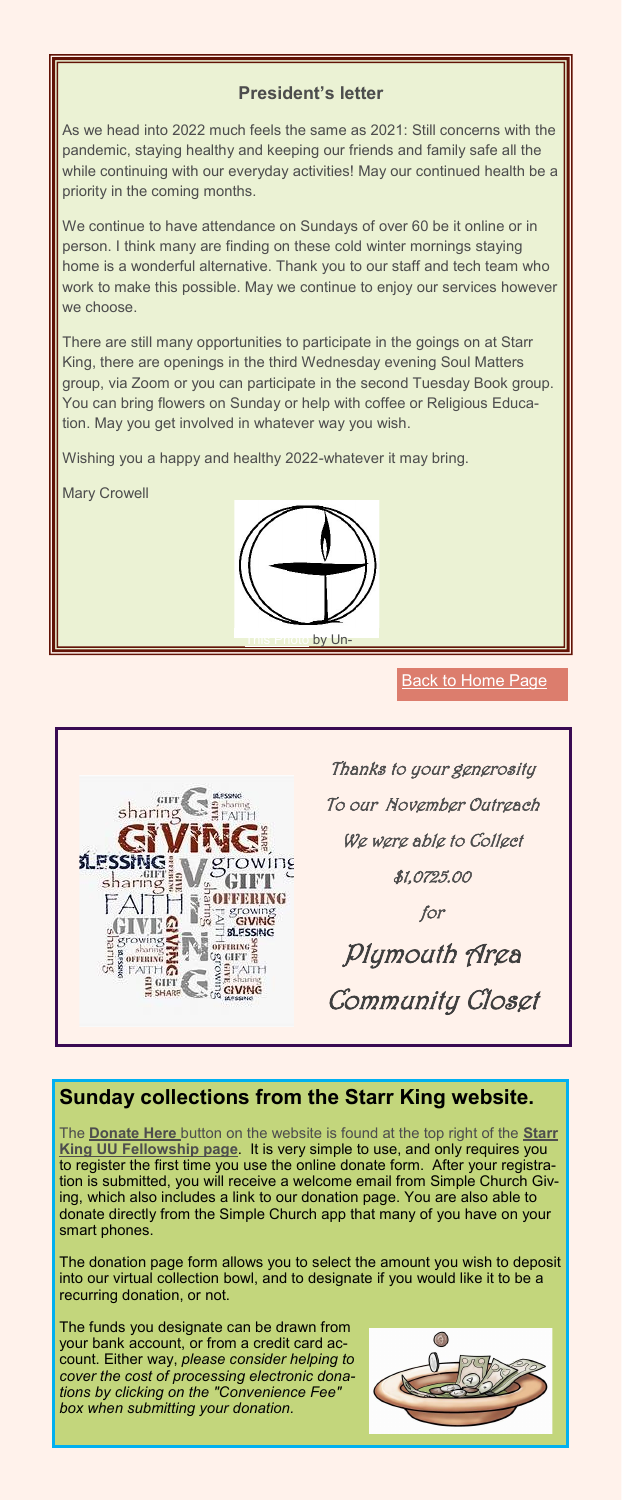## **Soundbites**

A New Year!

I spent the turning of the calendar year in my beloved North Georgia with dear friends -a small pod of no more than six folks in only two homes. The trip was a gift from my wife Abby and it was sorely needed. And, it was a tricky decision of travel risk versus the healing power of kinship.

Dahlonega, Georgia is the home of Georgia Mountains UU Church- my home fellowship and the reason for my ministry as a musician in our faith. They have recently purchased a beautiful piece of property that is similar to Starr King with it's wooden features and it's setting in nature. I was able to tour the building, which is under construction, and write a blessing on a wall before the sheet rock is in place. (Sound familiar?). It was a moving experience and I felt so honored to have been included as a past Music Director and a current member.

I asked my three friends with me to join in singing Meditation on Breathing, and it was a Holy moment.

Connection and Community are why we gather and give thanks. As we approach another year with the health of the overall community foremost in our mind, it is important to draw on those personal relationships that give us energy to continue the work.

It is good to start the new year off with this blessing. I look forward to more blessings every day in our community at Starr King.

<span id="page-5-0"></span>See y'all in church Sarah Dan



**[Back to Home Page](#page-0-0)** 

# **Message from the Director of Religious Education**

Dear Starr King Fellowship,

Happy New Year! Here are the first 2022 bulletins for RE:

- RE has been getting comfortable! We've been sprawling out on our new bean bag chairs, and making home in our fellowship's foyer. This month we'll be exploring the theme of Living with Intention. Look to see our youth start to meditate more and discover the power of their minds!
- Youth group will be back on January 9th. In the new year, facilitators will be drawing from Our Whole Lives human health and sexuality curriculum to touch on themes of respect, responsibility, and relationships!
- We still are in desperate need of OWL volunteers! The next opportunity for training takes place in March. Synchronous meetings will be held from 6-8:30 pm in both ET and PT time zones on Mondays March 7, 14, and 21 and Thursdays March 10, 17, and 24. In addition, there is a mandatory session Saturday March 26 from 10 am to 3 pm.

Ever Forward, Tatum Barnes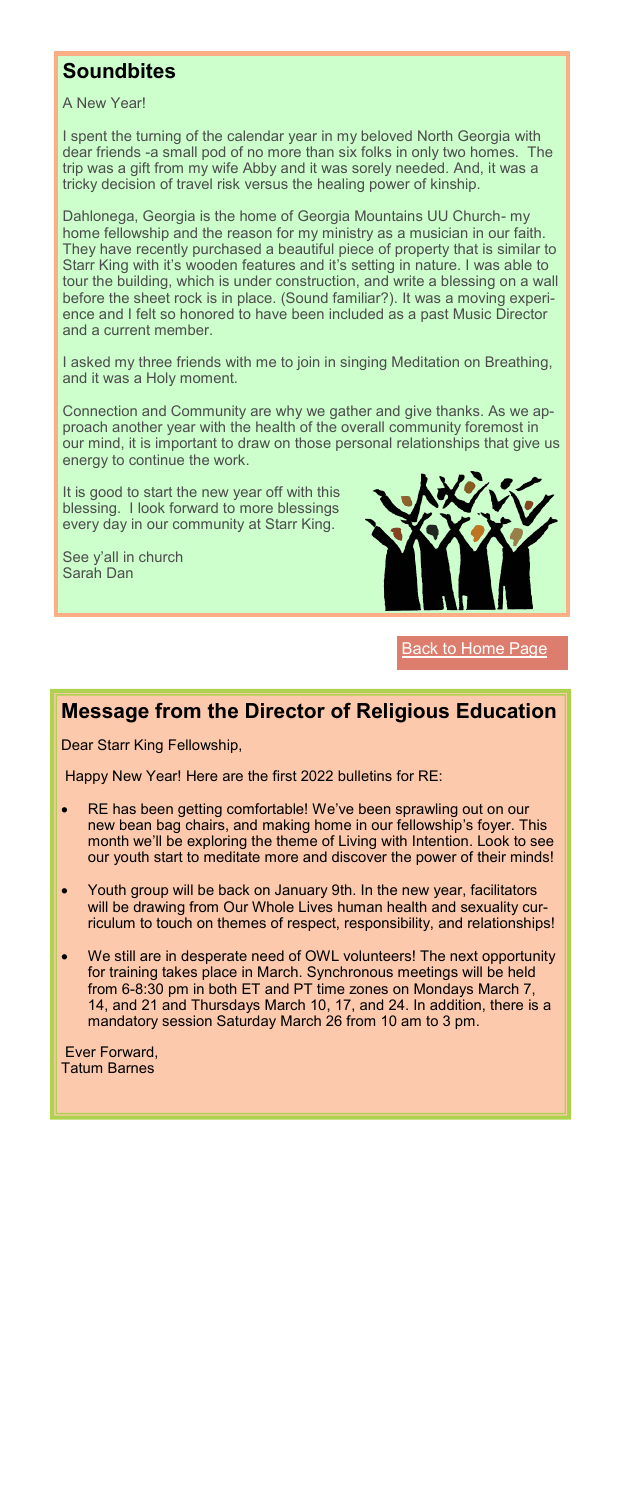### **Compass Conference - Navigating the Paths to Liberation Together**

Thanks to our Endowment Fund (and the Committee), I was able to attend this virtual UU Conference a few weeks ago.

One of the workshops was led by the **"Article Two Study Commission"**. Their task is to redefine what binds us and rewrite the UU Principles as needed to reflect the new definition of Unitarian Universalism. *(From the UUA Bylaws: Every 15 years the Board of Trustees shall appoint a commission to study Article II [the UU Principles and Purposes] and to recommend appropriate revisions.*)

Rev. Cheryl Walker is the Chair of the commission. She explained that they had four ares to study:

- Our shared UU values
- The mission/purpose of the Unitarian Universalist Association
- Our shared covenant
- Our sources of inspiration

Rev. Walker mentioned that the members of the Commission had agreed to root their work in love and to feel free to **revise, replace or restructure the seven UU Principles** as needed to bring us into this century. This is one of the things that sets us apart from many other religions. We are encouraged to rewrite our "sacred text" to reflect our new learnings and understandings.

<span id="page-6-0"></span>congregational meetings, and a survey (available at the UUA website.) They At this point the Commission is gathering information through workshops, will bring a draft to the 2023 General Assembly with the final vote at GA '24.

After the presentation, we met in breakout groups and talked about the current principles. The 1st one - *the worth and dignity of every human being* came into question because many of us now see **interdependence** as more important than individuality. Being part of our BLM Committee has reminded me over and over that **it is not about me, but about us**!

### Cindy Spring

**[Back to Home Page](#page-0-0)** 

### **Black Lives Matter Workshop**

### **Sunday, January 16th, 2:00 to 3:00PM**

**Marcia Morris**, long-time friend of our Fellowship and currently Program Coordinator of the United Campus Ministries at Plymouth State University, will join us to talk about the new Black Student Union and white allies group on campus. They are planning to hold a "Conversation on Race" for the campus and the greater Plymouth community. Marcia will share the the campus and the greater Plymouth community. group's ideas and hopes to gather ideas from SKUUFers to contribute to the group's plans. Please join us to learn more about the campus effort and to share your own stories and ideas.

### **JUST A REMINDER ~**

**Hannaford Cards are always available to purchase during office hours. Tuesday, Wednesday and Thursday 8:00 AM to 1:00 PM** 

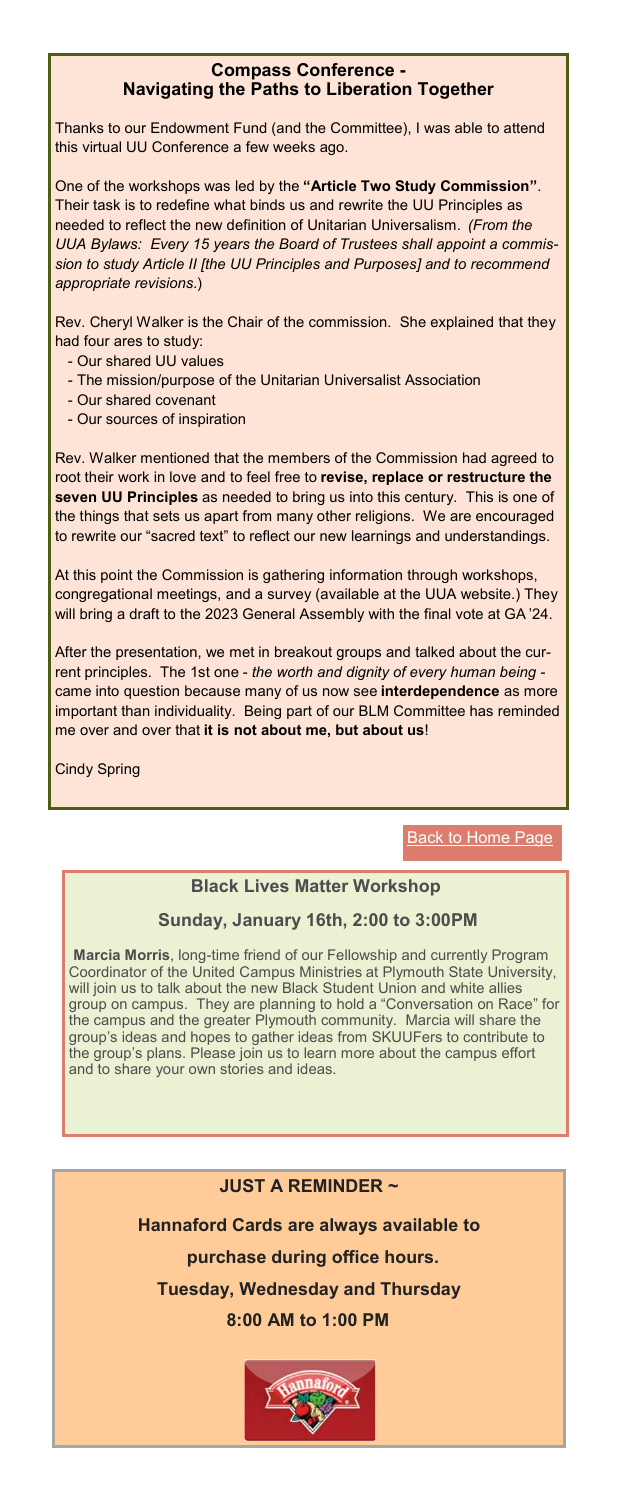# **From your Climate Change Committee**

*Natures's Best Hope* by Douglas W. Tallamy

A Book Report by Suellen Skinner

The Climate Change Committee has been assembling a small (but growing) collection of books for Starr King members to enjoy. They include books about the effects of climate change and what can be done to change the trajectory of this crisis on a wide range of fronts.

Nature's Best Hope is not focusing specifically on the climate crisis, but rather on the life-threatening damage that humans are doing to our environment. This discussion begins with describing how living things, including humans, are completely dependent on "ecosystem services, " all those things nature does that makes life in any given place possible. He goes on to describe the pieces of our surrounding living environment that are essential to ensure the most robust and productive ecosystem possible, and includes describing how we humans are systematically destroying them.

The subtitle of the book, "A New Approach to Conservation That Starts in Your Yard" identifies a most interesting and practical way communities and individuals can repair our impoverished local ecosystems most effectively. He advocates for the creation of the Homegrown National Park, creating enormously expanded wildlife habitats that include large quantities of human occupied space – rural, suburban and urban. These habitats must include much more than "butterfly gardens" or bee hotels, but rather whole collections of mutually interdependent microbiota, whole plant communities from mosses to trees, and everything necessary to nurture, not only those butterflies and birds we all love, but healthy air, water and food for us humans!

<span id="page-7-0"></span>Tallamy is a professor in the Department of Entomology and Wildlife Ecology at the University of Delaware and uses his intimate knowledge of insects to lay out what is required. Specifically, which plants are best to support the healthiest possible populations of Lepidoptera- butterflies and moths. He identifies essential keystone species required in our ecosystems and how important it is to focus on indigenous species. Why butterflies and moths you might ask? Good question. Because their larvae, those annoying little caterpillars, are the fundamental, essential food for baby birds. Specific local plants are required for specific local butterflies and moths required for specific local bird populations...and so on.

Dr. Tallamy's description of this nuanced view of creating local animal habitats can sound incredibly intimidating. However, he identifies a few basic species of plant that provide the biggest bang for your buck and even provides a couple of websites that allow you to search your area by zip code and get a list of local species that you can focus on.

A book on rethinking how we do conservation of local nature earns a place in our Climate Change collection because strong, healthy ecosystems are more resilient, It is well-written and full of interesting and surprising facts. This book invites us to get planting!

**[Back to Home Page](#page-0-0)** 

# **Howling Monkey Nicaraguan Coffee Still Available**

Shade-grown, organic Howling Monkey Nicaraguan coffee can still be purchased to support both the Starr King Youth group and Compas de Nicaragua.

It is available either whole bean or ground, \$14 per pound. Please Contact Bob and Jane Clay, 603- 996-1207 or jhclay@roadrunner.com, to make arrangements for pick-up or delivery.

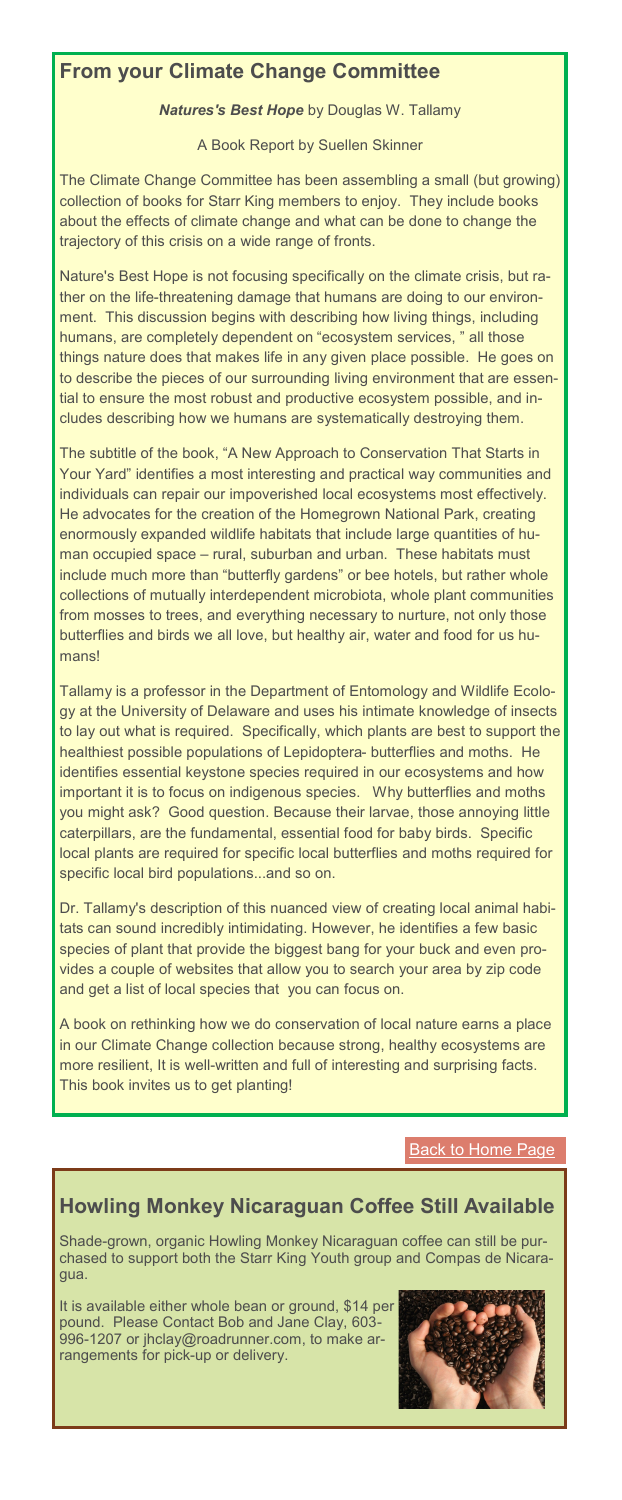## **Starr King Hiking Group**

Welcome, hikers of all ages! Our newly resurrected hiking group plans to hike twice a month. We will continue the Second Sunday Hike tradition with the focus on easy to moderate hikes that will be family friendly. Our Waterfall Wednesdays Group will select a good weather Wednesday to hike to one of the many amazing waterfalls in our area. We'll have more time on a weekday to drive farther and maybe hike longer.



**Second Sunday Hike** - Sunday, January 9 to **Quincy Bog in Rumney**. This is a [one mile loop trail,](http://www.quincybog.org/images/TrailGuides/QuincyBogFinalMap_Mar9.pdf) family friendly hike.

"This trail encircles a forest management area where logging activities continue to be used to promote forest diversity and enhance wildlife habitat. A mixed forest of both hardwood and softwood trees predominates. Small patches of forest, less than 2 acres in size, were cleared during the fall 2012, and these openings with new growth can be seen from various locations along the trail. Look for stone walls in a couple of places that are silent reminders of open fields and livestock grazing that once dominated even this relatively steep landscape.It is an easy hike and all levels of hikers are welcome. In addition, dogs are allowed if leashed or under voice control.

We will leave the Fellowship after the service at 11 AM from the lower parking lot. If you plan to join us, RSVP to Deedie at [cdkriebel@gmail.com](mailto:cdkriebel@gmail.com) for updates.

<span id="page-8-0"></span>**Waterfall Wednesdays** - Let's do **Smart'[s Brook Falls](http://newhampshireadventures.blogspot.com/2013/01/v-behaviorurldefaultvmlo.html)** in Thornton in January and see all the incredible, frozen water features! Dogs are also able to use this trail but must be kept on a leash. If you plan to join us, RSVP to Deedie at

[cdkriebel@gmail.com,](mailto:cdkriebel@gmail.com) weighing in on which Wednesday you'd prefer. We can hike in the late morning and have lunch after the hike.



### **[Back to Home Page](#page-0-0)**

### **Book Group News**

The SKUUF book group meets the second Tuesday of each month at 3:30 p.m. via Zoom. If you'd like to be on the email list for the zoom link and book group announcements, please email either [ad-](mailto:admin@starrkingfellowship.org)

[min@starrkingfellowship.org](mailto:admin@starrkingfellowship.org) or [kmkelsey@gmail.com](mailto:kmkelsey@gmail.com) or call the office at (603) 536-8908. The group has chosen the following to discuss.

### January 11 - *[Where the Crawdads Sing](https://www.amazon.com/Where-Crawdads-Sing-Delia-Owens-audiobook/dp/B07FSXPMHY/ref=sr_1_1?crid=19EHREMZ6RUIT&dchild=1&keywords=where+the+crawdads+sing&qid=1629463547&s=audible&sprefix=where%2Caudible%2C208&sr=1-1)* by Delia Owens

February 8 - *Lab Girl* [by Hope Jahren](https://www.amazon.com/Lab-Girl-Hope-Jahren/dp/1101873728/ref=sr_1_1?dchild=1&keywords=Lab+Girl+by+Hope+Jahren&qid=1625097710&sr=8-1)

### **Breakfast Club**

Join us for conversation and food on the first Friday of each month. This month we will take a break, as Plymouth State University is not in session.

On February 4, 2022, we plan to meet at Annie's Overflow Restaurant in Plymouth at 8:30 AM. There will be a new exhibit at the Museum of the White Mountains - *Process Meets Practice: Balancing Creating and Teaching* that we will be able to visit.

Please contact Deedie Kriebel at cdkriebel@gmail.com, if you are interested in joining us, and if you would like to be put on the email list.